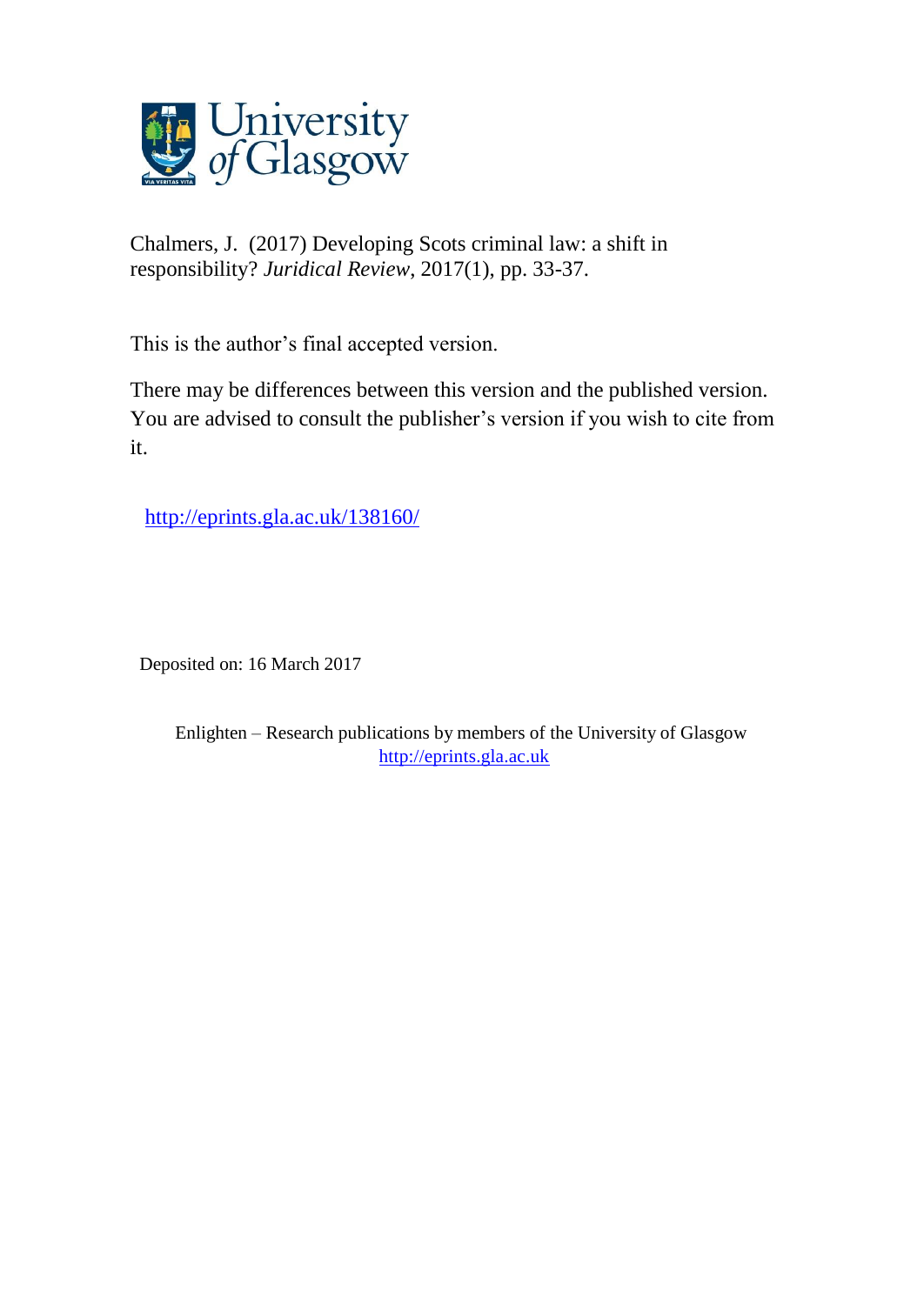This is a pre-copyedited, author-produced version of an article accepted for publication in the Juridical Review following peer review. The definitive published version (awaiting publication in the 2017 volume of the Review at the time this version was deposited) will be available online on [Westlaw UK](http://legalresearch.westlaw.co.uk/) or from [Thomson Reuters DocDel service.](http://www.sweetandmaxwell.co.uk/our-businesses/docdel.aspx)

## Developing Scots Criminal Law: A Shift in Responsibility?

## James Chalmers<sup>\*</sup>

In 2002, when a group of academics were close to completing an unofficial draft criminal code for Scotland, $1$  one commentator remarked that the project sought "to follow the path marked out by other Anglo-American codification initiatives in respect of its political ends: wresting the control over law-making from the judiciary".<sup>2</sup>

That observation was significant at the time, and more so in retrospect. It might be thought odd that the legislature or government would not naturally be identified as the body in control, but the reality was that the Scottish Executive (as it then was) had demonstrated little interest in substantive criminal law, being willing to leave reform to the courts.<sup>3</sup> Around that time, the High Court had certainly been willing to reshape the law, and radically so. In *Drury v HM Advocate*,<sup>4</sup> the court sought to clarify the law of provocation by redefining the definition of murder in a fashion which it was widely accepted ran risks of legal changes not anticipated by the court. 5 In *Galbraith v HM Advocate (No. 2)*, 6 it recast the partial defence of diminished responsibility, offering a definition notionally grounded in the older Scottish authorities but in fact bearing a striking similarilty to the statutory form of the defence found in English law.<sup>7</sup> In *Lord Advocate's Reference (No 1 of 2001)*, 8 it rewrote the law of rape, holding that the offence was based on the absence of consent on the part of the complainer, rather than the use or threat of force on the part of the accused – the sort of

<sup>\*</sup> University of Glasgow.

<sup>&</sup>lt;sup>1</sup> Subsequently published by the Scottish Law Commission in 2003, and submitted to the Minister for Justice in July of that year: E Clive, P Ferguson, C Gane and A McCall Smith, *A Draft Criminal Code for Scotland with Commentary* (2003).

<sup>&</sup>lt;sup>2</sup> L. Farmer, "Enigma: Decoding the Draft Criminal Code" (2002) 7 S.L.P.Q. 68 at 79-80.

 $3$  J. Chalmers, "How (Not) To Reform the Law of Rape" (2002) 6 Edin. L.R. 388 at 396.

<sup>4</sup> 2001 S.L.T. 1013.

<sup>5</sup> See F. Leverick, "Mistake in Self-Defence After *Drury*" 2002 J.R. 35; M.G.A. Christie, "The Coherence of Scots Criminal Law: Some Aspects of *Drury v. H.M. Advocate*" 2002 J.R. 273. <sup>6</sup> 2002 J.C. 1.

<sup>&</sup>lt;sup>7</sup> J. Chalmers, "Abnormality and Anglicisation" (2002) 6 Edin. L.R. 108.

<sup>8</sup> 2002 S.L.T. 466.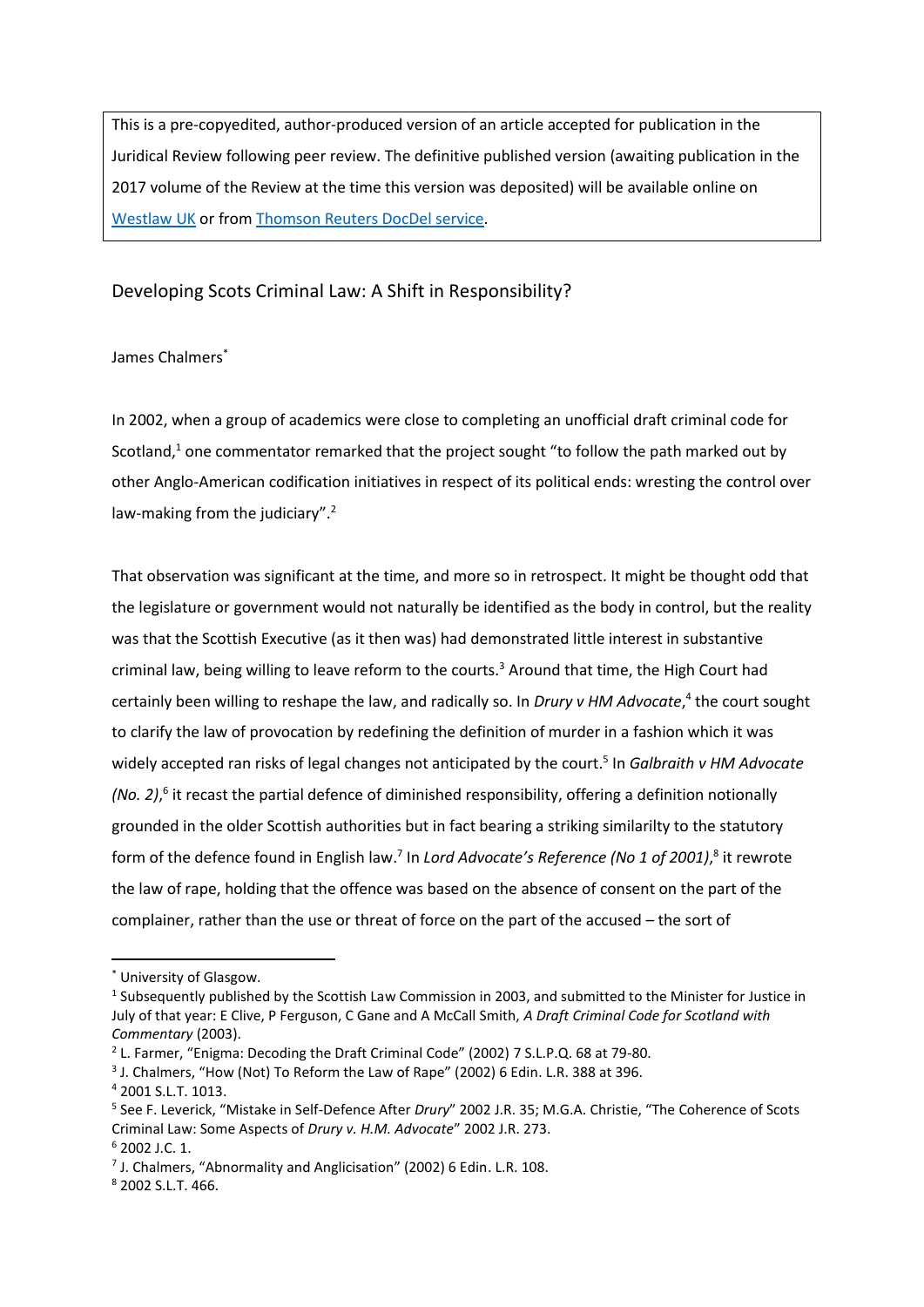fundamental redefinition of a serious offence that might occupy law reform bodies for years in another jurisdiction. In Webster v Dominick,<sup>9</sup> it abolished the offence of "shameless indecency", substituting a new crime of "public indecency" in its place.

These decisions were not some exceptional flurry of activity, but the continuation of a wellestablished pattern of judicial law reform.<sup>10</sup> Gradually, however, something seems to have changed. The power of the Lord Advocate to seek an authoritative determination from the High Court of a point of law which has arisen in a trial, $11$  which led to the law of rape being rewritten, has not been exercised for over a decade.<sup>12</sup> In *Petto v HM Advocate*,<sup>13</sup> faced with a tricky question as to the scope of the law of murder, the High Court largely sidestepped the question, while eschewing any suggestion that all was well in the state of the law: $^{14}$ 

"In Scotland we have a definitional structure in which the mental element in homicide is defined with the use of terms such as wicked, evil, felonious, depraved and so on, which may impede rather than conduce to analytical accuracy. In recent years, the authors of the draft Criminal Code for Scotland have greatly assisted our thinking on the matter; but we remain burdened by legal principles that were shaped largely in the days of the death penalty, that are inconsistent and confused and are not yet wholly free of doctrines of constructive malice. My own view is that a comprehensive re-examination of the mental element in homicide is long overdue. That is not the sort of exercise that should be done by *ad hoc* decisions of this court in fact-specific appeals. It is pre-eminently an exercise to be carried out by the normal processes of law reform."

It seems unlikely that a High Court judge might now argue that the court should actively develop the law so as to ensure that it is not "subject to undue influence by overenthusiastic legislators".<sup>15</sup>

**.** 

<sup>9</sup> 2005 1 J.C. 65.

<sup>10</sup> See C. H. W. Gane, "Criminal Law Reform in Scotland" (1998) 3 S.L.P.Q. 101.

<sup>11</sup> Criminal Procedure (Scotland) Act 1995, s. 123.

<sup>12</sup> The power does not appear to have been exercised since *Lord Advocate's Reference (No. 1 of 2002)* 2002 S.L.T. 1017 (admissibility of evidence obtained pursuant to a search warrant where police officers had been accompanied by a civilian employee). There are nine reported *References,* beginning with *Lord Advocate's Reference (No 1 of 1983)* 1984 J.C. 52. The longest gap between the power being used was, in 2002, around six years: it has now been around 15 years since the last reported reference.

<sup>13</sup> 2012 J.C. 105. See C. McDiarmid, "'Something wicked this way comes': The *Mens Rea* of Murder in Scots Law" 2012 J.R. 283.

<sup>&</sup>lt;sup>14</sup> At paras 21-22 per Lord Justice-Clerk Gill.

<sup>15</sup> *McLay v HM Advocate,* 1994 J.C. 159 at 173 per Lord McCluskey. Cf. the comments of the same judge in *Lord Advocate's Reference (No 1 of 2001)* 2002 S.L.T. 466 at [4] ("unless they can find the existing law to be wrong, as a result of a discernible mistake, [judges] must leave the possible reform of the law to the legislature").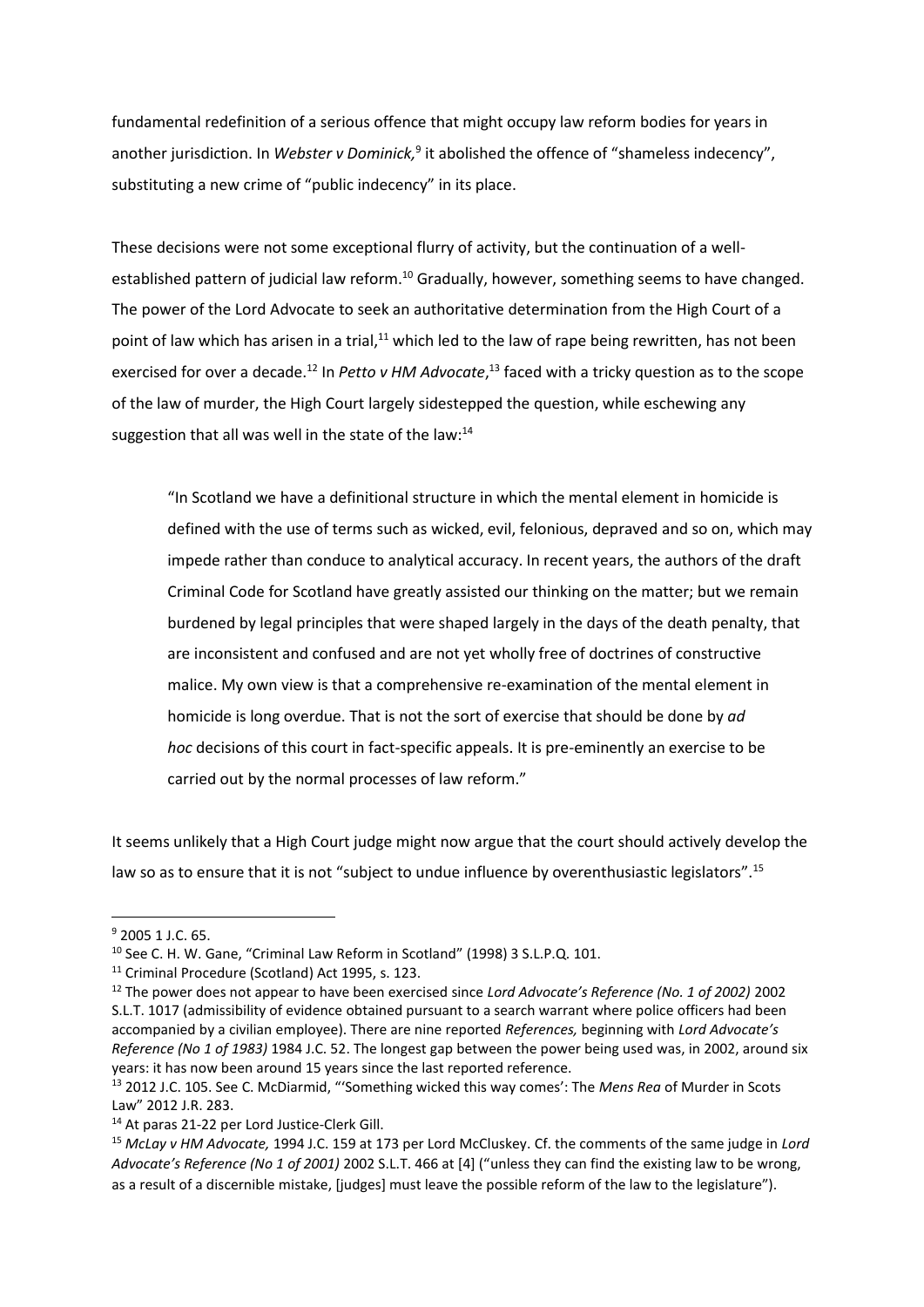So what might explain the court's seemingly increased caution? Part of the answer is that the Scottish Parliament has found its voice in criminal law. Although the Parliament was active in reforming criminal procedure from its inception,<sup>16</sup> enthusiasm for criminal law reform was absent. It was notable that, following the controversial trial decision which led the the law of rape being rewritten in *Lord Advocate's Reference (No 1 of 2001)*, the immediate response was for the Lord Advocate to announce a reference to the High Court for the law to be reconsidered, rather than there being any suggestion of law reform via a body such as the Scottish Law Commission.

Gerry Maher's appointment to the Commission in 2000, however, gave that body the opportunity to develop a body of work in criminal law which had previously been absent.<sup>17</sup> Subsequently, when it became clear that the law of sexual offences remained particularly problematic despite the 2001 *Reference* decision, the Scottish Ministers referred the subject to the Commission, ultimately resulting in the Sexual Offences (Scotland) Act 2009.<sup>18</sup> (Referrals to the Commission were to prove an attractive option for the Government in responding to criminal justice controversies once again in 2007, with the acquittal of Angus Sinclair resulting in three different topics being referred to the Commission for review.<sup>19</sup>)

While the 2009 Act remains by some distance the Parliament's most significant innovation in criminal law to date, a more cautious approach by the courts has been accompanied by a greater willingness on the part of Parliament to intervene in the area. So, for example, after the High Court decided in *Harris v HM Advocate (No. 1)*<sup>20</sup> that the offence of breach of the peace required a "public element", it was not long before statutory offences of threatening or abusive behaviour and stalking were created to plug the gaps in the law which this left. $21$ 

This greater interest on the part of the Scottish Parliament and Government is welcome but not unproblematic. The Scottish Law Commission is now significantly less well-placed to carry out criminal law work, having at present no Commissioner specialising in the area and having adopted project selection criteria which suggest precedence should be given to projects which are suitable for the special Parliamentary law reform procedures (which, in the Scottish Parliament, exclude

<sup>&</sup>lt;sup>16</sup> A point discussed further below.

<sup>17</sup> Starting with the Scottish Law Commission's *Report on the Age of Criminal Responsibility* (Scot Law Com No 185, 2002).

<sup>&</sup>lt;sup>18</sup> See G. Maher, "Principles and Politics in Law Reform: Sexual Offences in Scots Law" 2013 J.R. 563.

<sup>&</sup>lt;sup>19</sup> See S. Wortley, "Law Reform After World's End" (2008) 12 Edin. L.R. 293.

<sup>20</sup> 2010 J.C. 245.

<sup>&</sup>lt;sup>21</sup> Criminal Justice and Licensing (Scotland) Act 2010, ss. 38-39.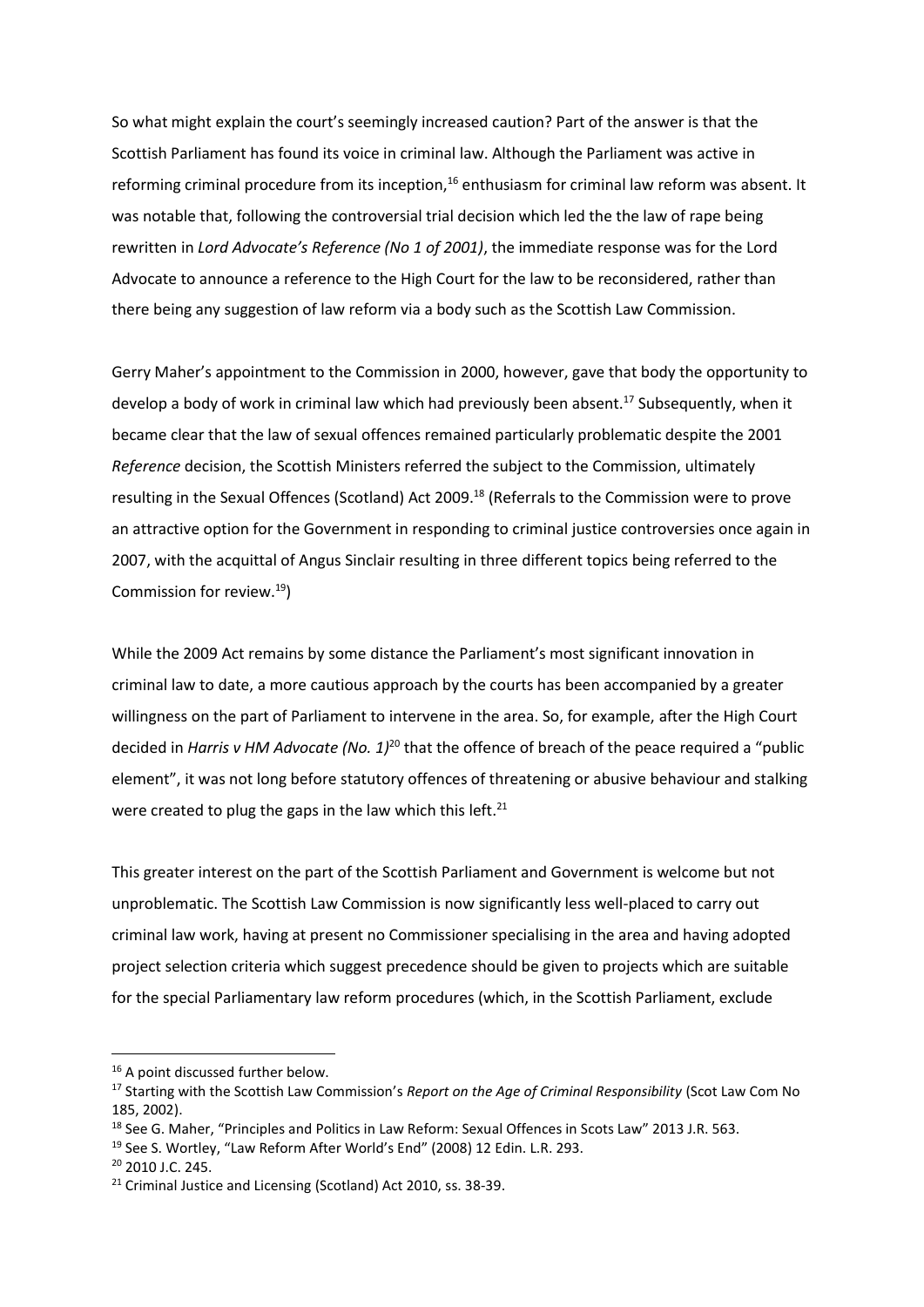issues of criminal law).<sup>22</sup> Law reform may, at best, result from work by an ad hoc independent review<sup>23</sup> – perhaps lacking the resources and time normally available to the Scottish Law Commission – or even be a hurried responses to political pressures, such as the controversial Offensive Behaviour at Football and Threatening Communications (Scotland) Act 2012.

As noted earlier, the picture has been somewhat different in respect of criminal procedure (and criminal evidence), with the Scottish Executive and Parliament having engaged actively in this area since devolution.<sup>24</sup> Given the largely codified nature of Scottish criminal procedure (and partial codification of evidence law), such interventions did not involve any departure from existing patterns of law reform in the same way as amendment of the substantive criminal law.

What may have changed, however, is a move from relatively managerialist changes, aimed at improving the efficiency with which the criminal justice system processes cases, to a willingness to contemplate more fundamental reform. In a process of law reform which stretches back to the 2008 decision of the European Court of Human Rights in *Salduz v Turkey*, <sup>25</sup> abolition of the corroboration requirement – one of the most distinctive features of the Scottish legal system – is now under serious consideration. The controversy to which that proposal gave rise has not removed that proposal from consideration, but has instead prompted further review of the Scottish jury system – again highly distinctive, given the use of 15-member juries, three verdicts, and the practice of permitting decisions to be reached by a simple majority. Controversy has been postponed for now

<sup>&</sup>lt;sup>22</sup> See J. Chalmers, F. Leverick and S. W. Stark, "The Process of Criminal Evidence Law Reform in Scotland: What Can We Learn?", in P. Duff and P. R. Ferguson (eds), *Current Developments in Scottish Criminal Evidence Law*, forthcoming.

<sup>&</sup>lt;sup>23</sup> The most recent such review is the independent review of hate crime legislation, announced in January 2017 and expected to last up to 12 months: see Scottish Government, "Review of Hate Crime Legislation" (news release), 26 January 2017, available at [http://news.gov.scot/news/hate-crime-legislation-review.](http://news.gov.scot/news/hate-crime-legislation-review) That is a rather shorter period than the review which led in England and Wales to the Law Commission's report *Hate Crime: Should the Current Offences be Extended?* (Law Com No 348, 2014), a project with a rather narrower remit.

<sup>&</sup>lt;sup>24</sup> See, in particular, the Sexual Offences (Procedure and Evidence) (Scotland) Act 2002; the Criminal Procedure (Amendment) (Scotland) Act 2004 (implementing recommendations from *Improving Practice: The 2002 Review of the Practices and Procedure of the High Court of Justiciary by the Honourable Lord Bonomy* (2002)) and the Criminal Proceedings etc. (Reform) (Scotland) Act 2007 (implementing recommendations from *The Summary Justice Committee: Report to Ministers* (2004).

 $25$  (2009) 49 E.H.R.R. 19. This decision on the right to legal assistance for suspects interviewed by the police led in due course to the decision in *Cadder v HM Advocate* 2011 S.C. (U.K.S.C.) 13 that the absence of such a right in Scotland was contrary to art 6 of the ECHR, and (after such a right had been created by legislation) the *Carloway Review: Report and Recommendations* (2011), which recommended *inter alia* that the corroboration requirement should be abolished.